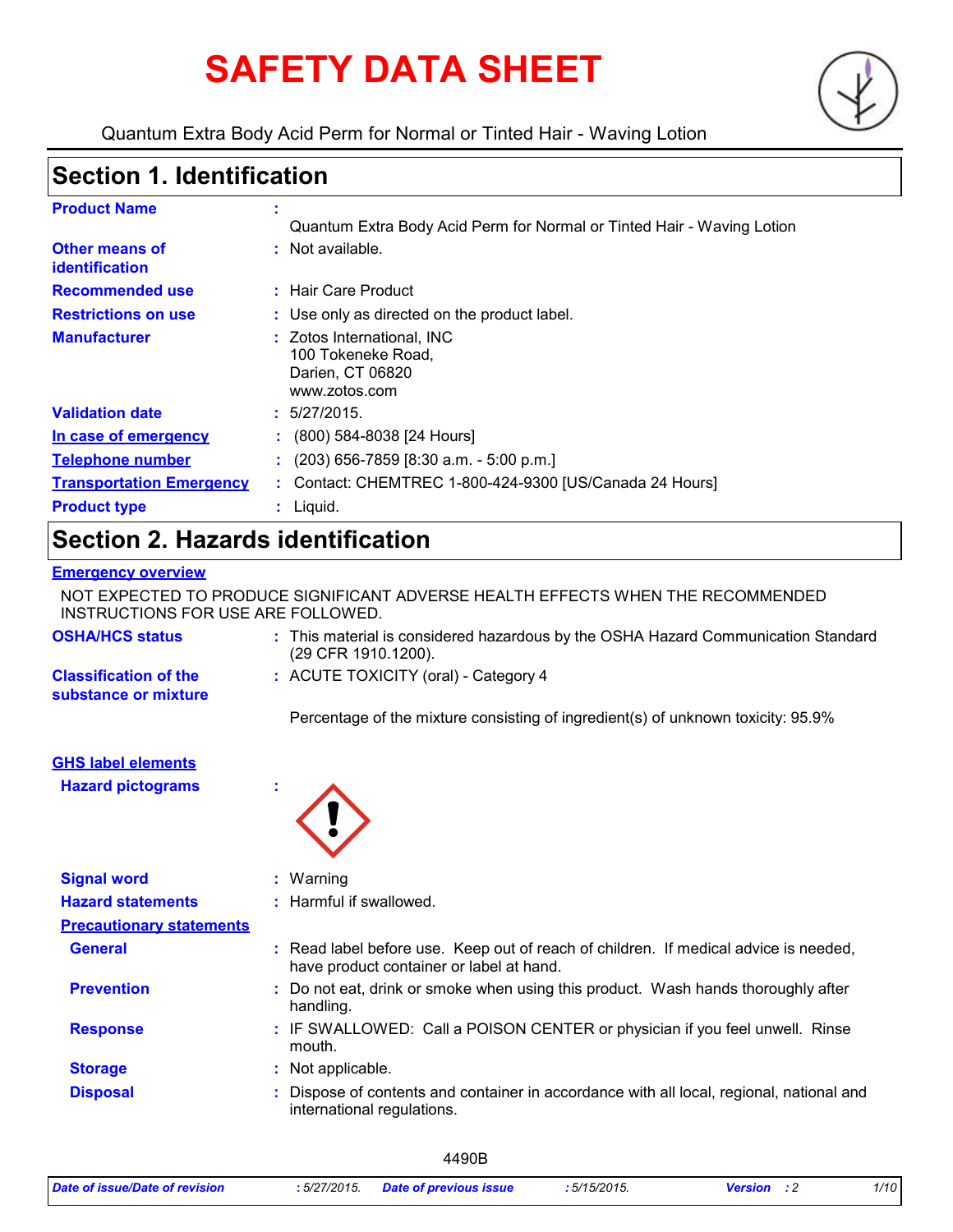*Quantum Extra Body Acid Perm for Normal or Tinted Hair - Waving Lotion*

### **Section 2. Hazards identification**

**Hazards not otherwise classified**

**:** None known.

### **Section 3. Composition/information on ingredients**

**Substance/mixture :**

: Mixture

| <b>United States</b> |
|----------------------|
|----------------------|

| <b>Name</b> | $\mathbf{a}$<br>70 | <b>CAS number</b> |
|-------------|--------------------|-------------------|
| ammonia     | 1.26               | 1336-21-6         |

Any concentration shown as a range is to protect confidentiality or is due to batch variation.

**There are no additional ingredients present which, within the current knowledge of the supplier and in the concentrations applicable, are classified as hazardous to health or the environment and hence require reporting in this section.**

**Occupational exposure limits, if available, are listed in Section 8.**

### **Section 4. First aid measures**

#### **Description of necessary first aid measures**

| <b>Eye contact</b>                                                                   | : Immediately flush eyes with running water for at least 15 minutes, keeping eyelids open.<br>Get medical attention if you feel unwell.                                  |  |  |
|--------------------------------------------------------------------------------------|--------------------------------------------------------------------------------------------------------------------------------------------------------------------------|--|--|
| <b>Inhalation</b>                                                                    | : Remove victim to fresh air and keep at rest in a position comfortable for breathing. Get<br>medical attention if you feel unwell.                                      |  |  |
| <b>Skin contact</b>                                                                  | : Wash contaminated skin with soap and water.                                                                                                                            |  |  |
| <b>Ingestion</b>                                                                     | : Get medical attention immediately.                                                                                                                                     |  |  |
| Indication of immediate medical attention and special treatment needed, if necessary |                                                                                                                                                                          |  |  |
| <b>Notes to physician</b>                                                            | : In case of inhalation of decomposition products in a fire, symptoms may be delayed.<br>The exposed person may need to be kept under medical surveillance for 48 hours. |  |  |
| <b>Specific treatments</b>                                                           | : No specific treatment.                                                                                                                                                 |  |  |
| <b>Protection of first-aiders</b>                                                    | : Use suitable protective equipment (section 8). Avoid exposure.                                                                                                         |  |  |

#### **See toxicological information (Section 11)**

### **Section 5. Fire-fighting measures**

| <b>Extinguishing media</b>                           |                                                                                                                                                              |
|------------------------------------------------------|--------------------------------------------------------------------------------------------------------------------------------------------------------------|
| <b>Suitable extinguishing</b><br>media               | : Use an extinguishing agent suitable for the surrounding fire.                                                                                              |
| <b>Unsuitable extinguishing</b><br>media             | : None known.                                                                                                                                                |
| <b>Specific hazards arising</b><br>from the chemical | : In a fire or if heated, a pressure increase will occur and the container may burst.                                                                        |
| <b>Hazardous thermal</b><br>decomposition products   | : Decomposition products may include the following materials:<br>carbon dioxide<br>carbon monoxide<br>nitrogen oxides<br>sulfur oxides<br>metal oxide/oxides |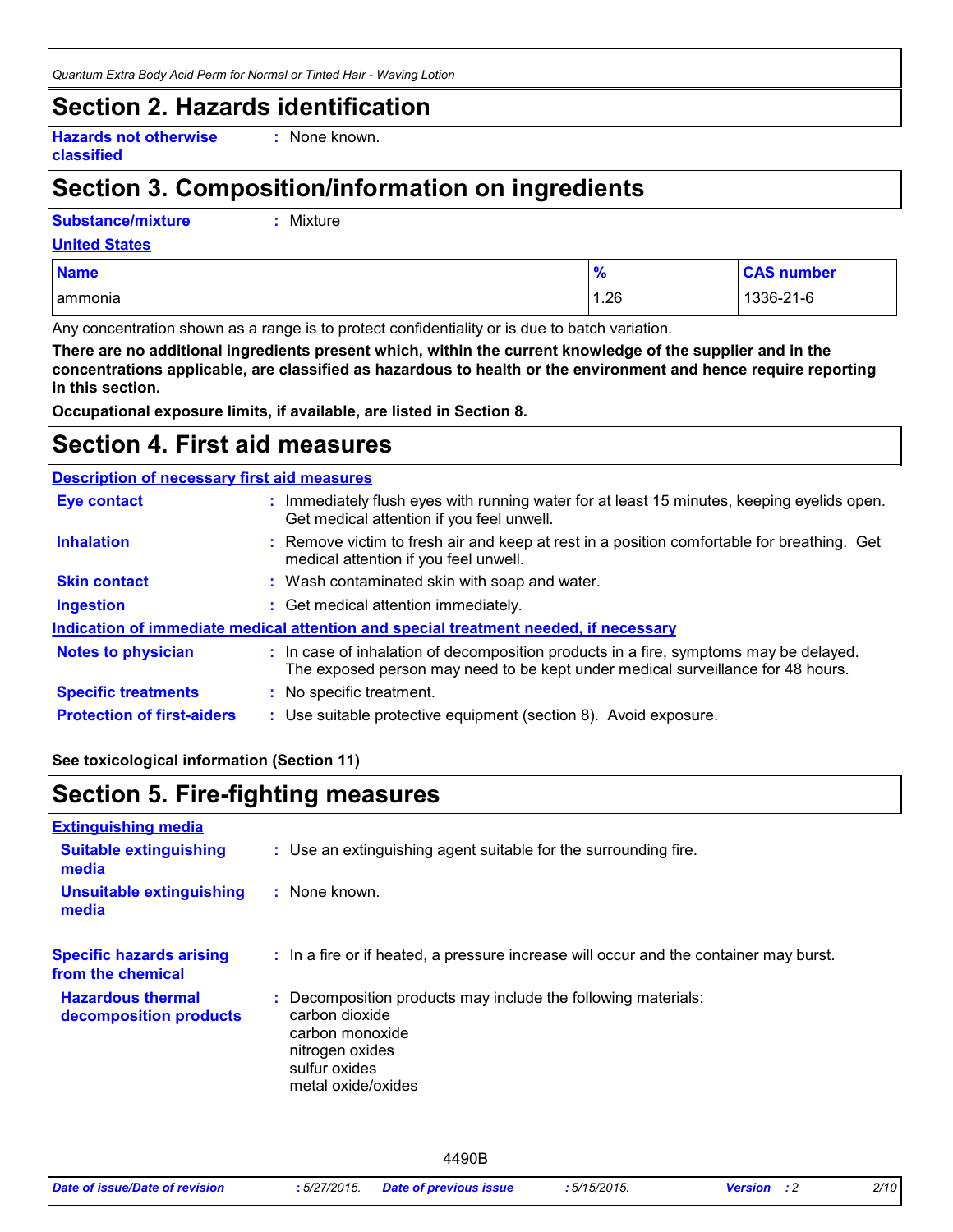### **Section 5. Fire-fighting measures**

| <b>Special protective actions</b><br>for fire-fighters   | : Promptly isolate the scene by removing all persons from the vicinity of the incident if<br>there is a fire. No action shall be taken involving any personal risk or without suitable<br>training. |  |
|----------------------------------------------------------|-----------------------------------------------------------------------------------------------------------------------------------------------------------------------------------------------------|--|
| <b>Special protective</b><br>equipment for fire-fighters | : Fire-fighters should wear appropriate protective equipment and self-contained breathing<br>apparatus (SCBA) with a full face-piece operated in positive pressure mode.                            |  |

### **Section 6. Accidental release measures**

**Personal precautions, protective equipment and emergency procedures**

| For non-emergency<br>personnel                               | : No action shall be taken involving any personal risk or without suitable training.<br>Evacuate surrounding areas. Keep unnecessary and unprotected personnel from<br>entering. Do not touch or walk through spilled material. Avoid breathing vapor or mist.<br>Provide adequate ventilation. Wear appropriate respirator when ventilation is<br>inadequate. Put on appropriate personal protective equipment. |
|--------------------------------------------------------------|------------------------------------------------------------------------------------------------------------------------------------------------------------------------------------------------------------------------------------------------------------------------------------------------------------------------------------------------------------------------------------------------------------------|
| For emergency responders :                                   | If specialised clothing is required to deal with the spillage, take note of any information<br>in Section 8 on suitable and unsuitable materials. See also the information in "For non-<br>emergency personnel".                                                                                                                                                                                                 |
| <b>Environmental precautions</b>                             | : Avoid dispersal of spilled material and runoff and contact with soil, waterways, drains<br>and sewers. Inform the relevant authorities if the product has caused environmental<br>pollution (sewers, waterways, soil or air).                                                                                                                                                                                  |
| <b>Methods and materials for containment and cleaning up</b> |                                                                                                                                                                                                                                                                                                                                                                                                                  |
| <b>Small spill</b>                                           | : Stop leak if without risk. Dilute with water and mop up if water-soluble.                                                                                                                                                                                                                                                                                                                                      |
| <b>Large spill</b>                                           | : Stop leak if without risk. Contain and collect spillage with non-combustible, absorbent<br>material e.g. sand, earth, vermiculite or diatomaceous earth and place in container for                                                                                                                                                                                                                             |

### **Section 7. Handling and storage**

| <b>Precautions for safe handling</b>                                      |   |                                                                                                                                                                                                                                                                                    |  |
|---------------------------------------------------------------------------|---|------------------------------------------------------------------------------------------------------------------------------------------------------------------------------------------------------------------------------------------------------------------------------------|--|
| <b>Protective measures</b>                                                |   | : Put on appropriate personal protective equipment (see Section 8). Do not ingest. Avoid<br>contact with eyes, skin and clothing. Avoid breathing vapor or mist.                                                                                                                   |  |
| <b>Advice on general</b><br>occupational hygiene                          |   | : Eating, drinking and smoking should be prohibited in areas where this material is<br>handled, stored and processed. Remove contaminated clothing and protective<br>equipment before entering eating areas. See also Section 8 for additional information<br>on hygiene measures. |  |
| <b>Conditions for safe storage,</b><br>including any<br>incompatibilities | ÷ | Store in accordance with local regulations. Store in original container protected from<br>direct sunlight in a dry, cool and well-ventilated area, away from incompatible materials<br>(see Section 10) and food and drink.                                                        |  |

disposal according to local regulations (see Section 13). Contaminated absorbent material may pose the same hazard as the spilled product. Note: see Section 1 for

emergency contact information and Section 13 for waste disposal.

### **Section 8. Exposure controls/personal protection**

| <b>United States</b>                              |                                                                                                         |
|---------------------------------------------------|---------------------------------------------------------------------------------------------------------|
| <b>Control parameters</b>                         |                                                                                                         |
| <b>Occupational exposure limits</b>               |                                                                                                         |
| None.                                             |                                                                                                         |
|                                                   |                                                                                                         |
| <b>Appropriate engineering</b><br><b>controls</b> | : Good general ventilation should be sufficient to control worker exposure to airborne<br>contaminants. |
|                                                   | 4490B                                                                                                   |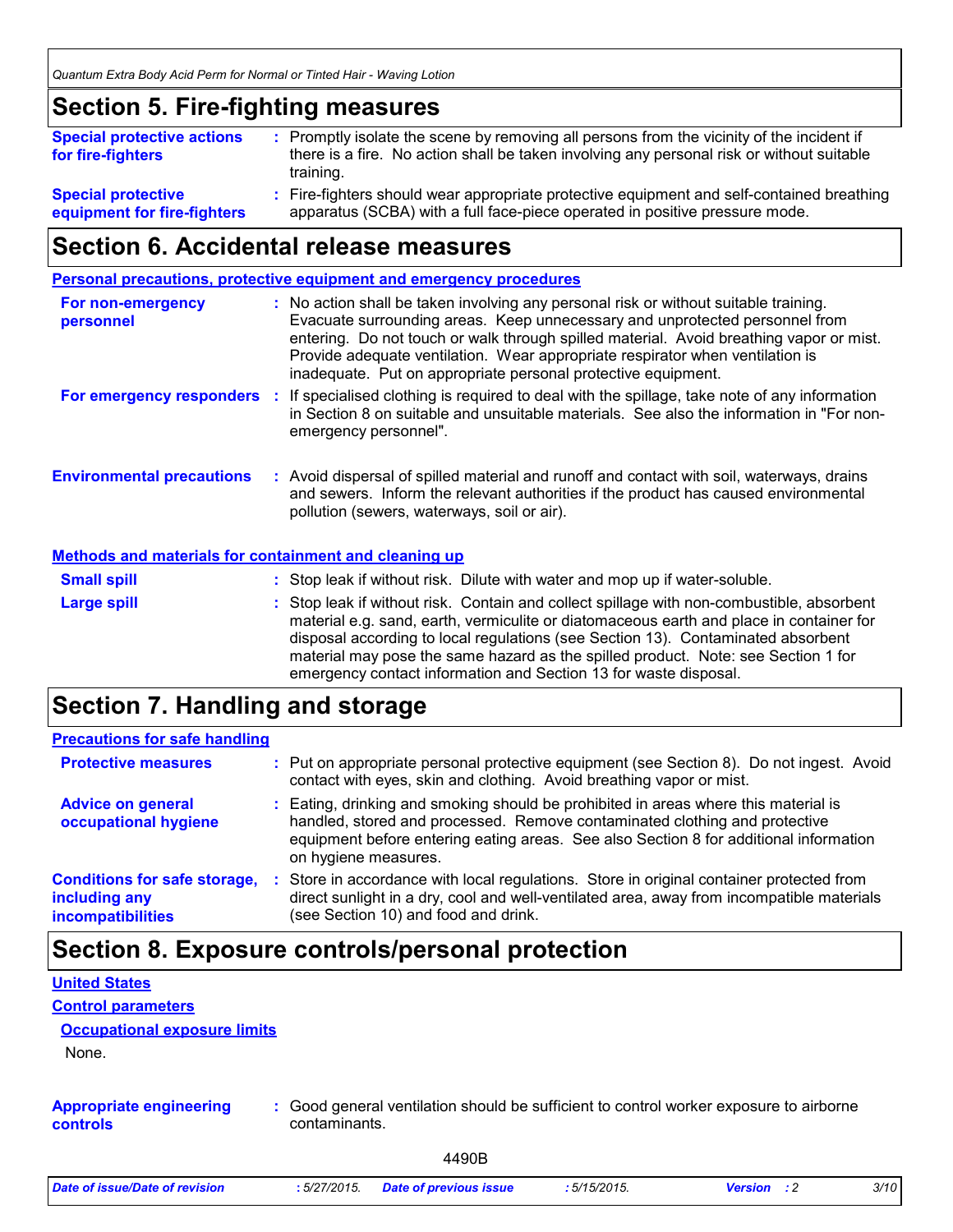### **Section 8. Exposure controls/personal protection**

| <b>Environmental exposure</b> | : Emissions from ventilation or work process equipment should be checked to ensure   |
|-------------------------------|--------------------------------------------------------------------------------------|
| <b>controls</b>               | they comply with the requirements of environmental protection legislation. In some   |
|                               | cases, fume scrubbers, filters or engineering modifications to the process equipment |
|                               | will be necessary to reduce emissions to acceptable levels.                          |

#### **Individual protection measures**

| <b>Hygiene measures</b>       |                                                                                                                                                                                                                                                                                                                            |
|-------------------------------|----------------------------------------------------------------------------------------------------------------------------------------------------------------------------------------------------------------------------------------------------------------------------------------------------------------------------|
| <b>Hygiene measures</b>       | : When using do not eat, drink or smoke.                                                                                                                                                                                                                                                                                   |
| <b>Eye/face protection</b>    | : Safety glasses.                                                                                                                                                                                                                                                                                                          |
| <b>Skin protection</b>        |                                                                                                                                                                                                                                                                                                                            |
| <b>Hand protection</b>        | : Wear suitable gloves.                                                                                                                                                                                                                                                                                                    |
| <b>Body protection</b>        | : Wear suitable protective clothing.                                                                                                                                                                                                                                                                                       |
| <b>Other skin protection</b>  | : Appropriate footwear and any additional skin protection measures should be selected<br>based on the task being performed and the risks involved and should be approved by a<br>specialist before handling this product.                                                                                                  |
| <b>Other skin protection</b>  | : Appropriate footwear and any additional skin protection measures should be selected<br>based on the task being performed and the risks involved and should be approved by a<br>specialist before handling this product.                                                                                                  |
| <b>Respiratory protection</b> | : Use a properly fitted, air-purifying or air-fed respirator complying with an approved<br>standard if a risk assessment indicates this is necessary. Respirator selection must be<br>based on known or anticipated exposure levels, the hazards of the product and the safe<br>working limits of the selected respirator. |

**Consult local authorities for acceptable exposure limits.**

### **Section 9. Physical and chemical properties**

#### **Appearance**

| <b>Physical state</b>   | : Liquid. [Viscous liquid.] |                                        |  |
|-------------------------|-----------------------------|----------------------------------------|--|
| <b>Color</b>            |                             | $:$ Off-white.                         |  |
| Odor                    |                             | : Characteristic. Fragrant.            |  |
| рH                      |                             | $\div$ 9.6 to 10.2                     |  |
| <b>Boiling point</b>    |                             | : $>100^{\circ}$ C ( $>212^{\circ}$ F) |  |
| <b>Flash point</b>      |                             | : Closed cup: Not applicable.          |  |
| <b>Relative density</b> |                             | $: 1.01$ to 1.1                        |  |

### **Section 10. Stability and reactivity**

| <b>Reactivity</b>                            | : No specific test data related to reactivity available for this product or its ingredients. |
|----------------------------------------------|----------------------------------------------------------------------------------------------|
| <b>Chemical stability</b>                    | : The product is stable.                                                                     |
| <b>Possibility of hazardous</b><br>reactions | : Under normal conditions of storage and use, hazardous reactions will not occur.            |
| <b>Conditions to avoid</b>                   | : No specific data.                                                                          |
| <b>Incompatible materials</b>                | No specific data.                                                                            |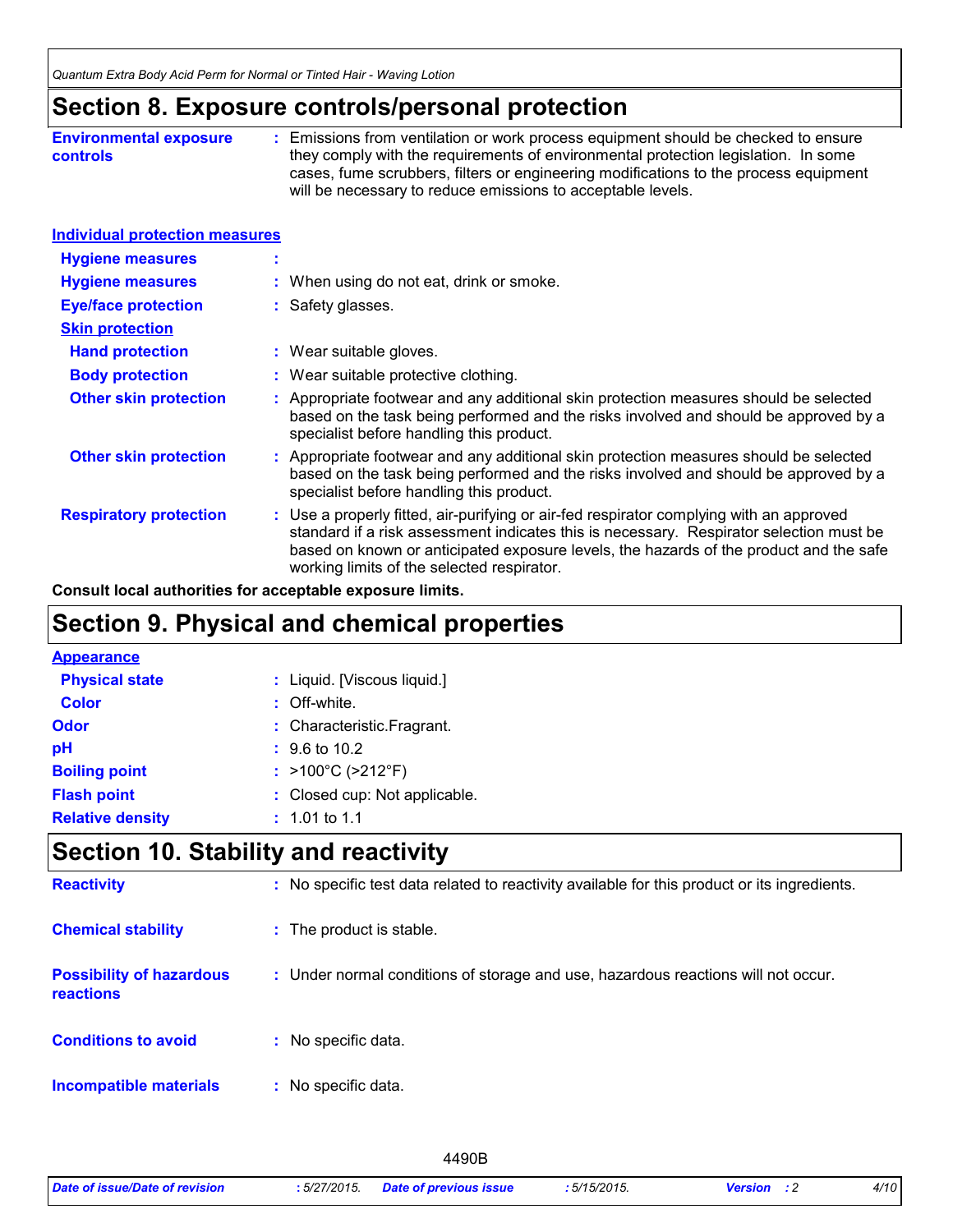*Quantum Extra Body Acid Perm for Normal or Tinted Hair - Waving Lotion*

### **Section 10. Stability and reactivity**

**Hazardous decomposition products**

Under normal conditions of storage and use, hazardous decomposition products should **:** not be produced.

### **Section 11. Toxicological information**

#### **United States**

#### **Information on toxicological effects**

#### **Acute toxicity**

| <b>Product/ingredient name</b> | <b>Result</b> | <b>Species</b> | <b>Dose</b> | <b>Exposure</b> |
|--------------------------------|---------------|----------------|-------------|-----------------|
| ammonia                        | LD50 Oral     | Rat            | 350 mg/kg   |                 |

#### **Irritation/Corrosion**

| <b>Product/ingredient name</b> | <b>Result</b>                                    | <b>Species</b>   | <b>Score</b> | <b>Exposure</b>                     | <b>Observation</b> |
|--------------------------------|--------------------------------------------------|------------------|--------------|-------------------------------------|--------------------|
| l ammonia                      | Eyes - Severe irritant<br>Eyes - Severe irritant | Rabbit<br>Rabbit |              | 250<br>Micrograms<br>10.5 minutes 1 |                    |
|                                |                                                  |                  |              | milligrams                          |                    |

#### **Sensitization**

Not available.

#### **Mutagenicity**

Not available.

#### **Carcinogenicity**

Not available.

#### **Reproductive toxicity**

Not available.

#### **Teratogenicity**

Not available.

#### **Specific target organ toxicity (single exposure)**

Not available.

#### **Specific target organ toxicity (repeated exposure)** Not available.

**Aspiration hazard**

Not available.

#### **Information on the likely routes of exposure :** Not available.

| <b>Potential acute health effects</b> |                                                                                                                     |
|---------------------------------------|---------------------------------------------------------------------------------------------------------------------|
| Eye contact                           | : No known significant effects or critical hazards.                                                                 |
| <b>Inhalation</b>                     | Exposure to decomposition products may cause a health hazard. Serious effects may<br>be delayed following exposure. |
| <b>Skin contact</b>                   | : No known significant effects or critical hazards.                                                                 |
| <b>Ingestion</b>                      | : Harmful if swallowed.                                                                                             |
|                                       | Symptoms related to the physical, chemical and toxicological characteristics                                        |
| Eye contact                           | : No specific data.                                                                                                 |
| <b>Inhalation</b>                     | : No specific data.                                                                                                 |
|                                       |                                                                                                                     |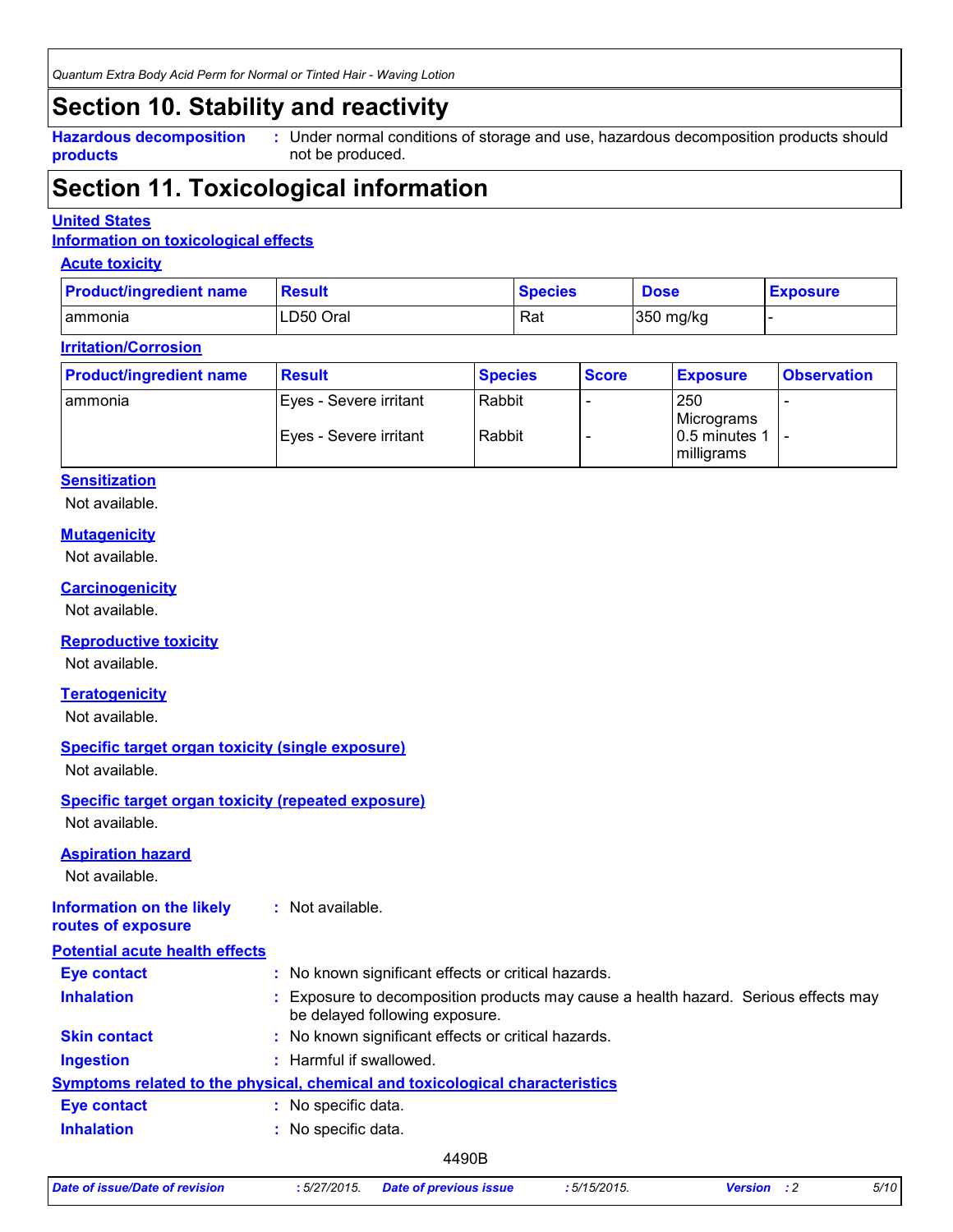### **Section 11. Toxicological information**

| <b>Skin contact</b>                          | : No specific data.                                                                      |  |
|----------------------------------------------|------------------------------------------------------------------------------------------|--|
| <b>Ingestion</b>                             | : No specific data.                                                                      |  |
|                                              | Delayed and immediate effects and also chronic effects from short and long term exposure |  |
| <b>Short term exposure</b>                   |                                                                                          |  |
| <b>Potential immediate</b><br>effects        | : Not available.                                                                         |  |
| <b>Potential delayed effects</b>             | : Not available.                                                                         |  |
| Long term exposure                           |                                                                                          |  |
| <b>Potential immediate</b><br><b>effects</b> | $:$ Not available.                                                                       |  |
| <b>Potential delayed effects</b>             | $:$ Not available.                                                                       |  |
| <b>Potential chronic health effects</b>      |                                                                                          |  |
| Not available.                               |                                                                                          |  |
| <b>General</b>                               | : No known significant effects or critical hazards.                                      |  |
| <b>Carcinogenicity</b>                       | No known significant effects or critical hazards.                                        |  |
| <b>Mutagenicity</b>                          | No known significant effects or critical hazards.                                        |  |
| <b>Teratogenicity</b>                        | No known significant effects or critical hazards.                                        |  |
| <b>Developmental effects</b>                 | : No known significant effects or critical hazards.                                      |  |
| <b>Fertility effects</b>                     | : No known significant effects or critical hazards.                                      |  |
| <b>Numerical measures of toxicity</b>        |                                                                                          |  |
| <b>Acute toxicity estimates</b>              |                                                                                          |  |
| <b>Route</b>                                 | <b>ATE value</b>                                                                         |  |
| Oral                                         | 1021.1 mg/kg                                                                             |  |
|                                              |                                                                                          |  |

## **Section 12. Ecological information**

#### **United States**

### **Toxicity**

| <b>Product/ingredient name</b>                          | <b>Result</b>                                       | <b>Species</b>                  | <b>Exposure</b> |
|---------------------------------------------------------|-----------------------------------------------------|---------------------------------|-----------------|
| ammonia                                                 | Acute LC50 37 ppm Fresh water                       | Fish - Gambusia affinis - Adult | 96 hours        |
| <b>Persistence and degradability</b>                    |                                                     |                                 |                 |
| Not available.                                          |                                                     |                                 |                 |
| <b>Bioaccumulative potential</b>                        |                                                     |                                 |                 |
| Not available.                                          |                                                     |                                 |                 |
| <b>Mobility in soil</b>                                 |                                                     |                                 |                 |
| <b>Soil/water partition</b><br><b>coefficient (Koc)</b> | : Not available.                                    |                                 |                 |
| <b>Other adverse effects</b>                            | : No known significant effects or critical hazards. |                                 |                 |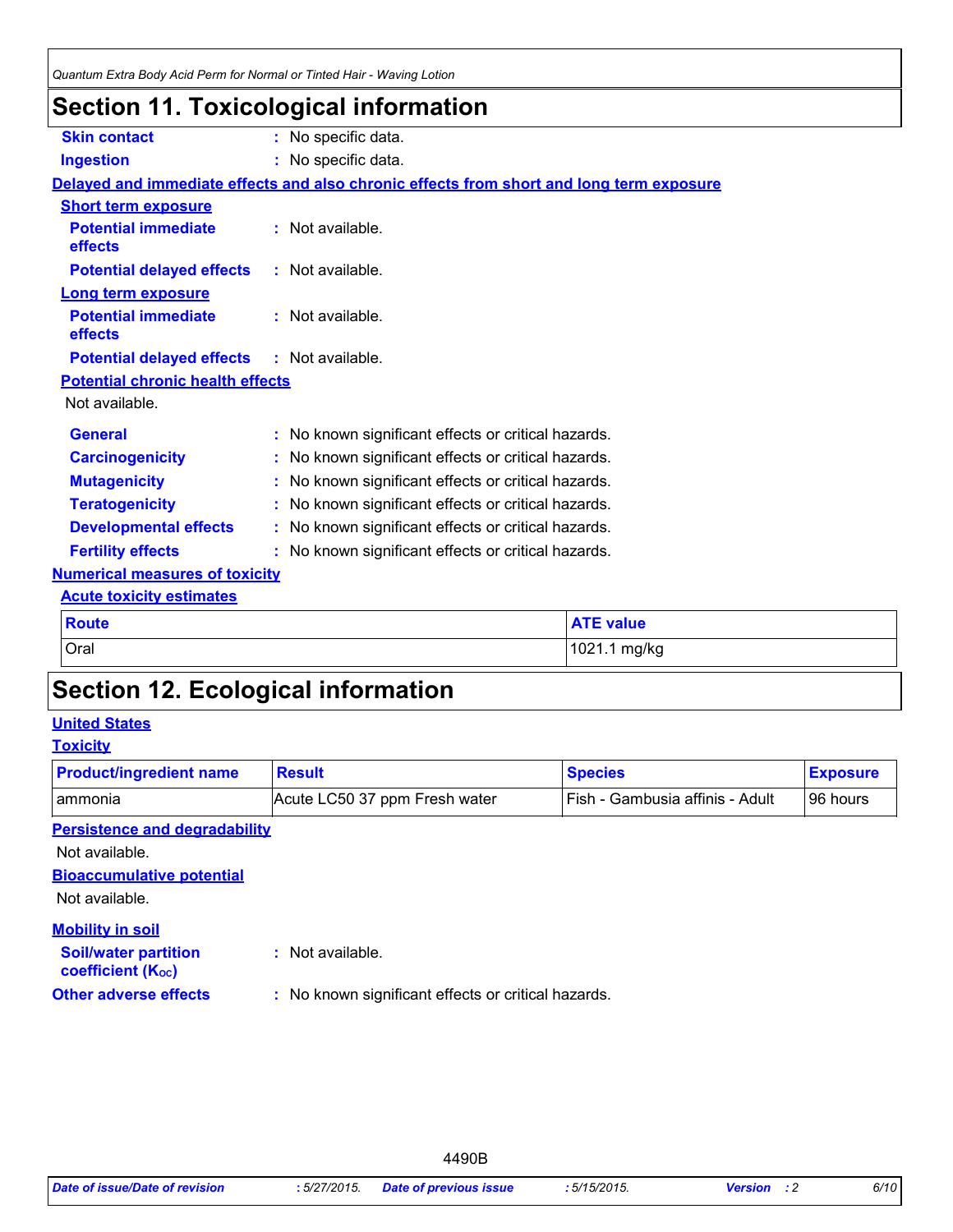### **Section 13. Disposal considerations**

#### **Disposal methods :**

Disposal of this product, solutions and any by-products should at all times comply with the requirements of environmental protection and waste disposal legislation and any regional local authority requirements. Care should be taken when handling emptied containers that have not been cleaned or rinsed out.

### **Section 14. Transport information**

| <b>Regulatory</b><br>information       | <b>UN number</b>         | <b>Proper shipping name</b> | <b>Classes   PG*   Label</b> |  | <b>Additional</b><br>information |
|----------------------------------------|--------------------------|-----------------------------|------------------------------|--|----------------------------------|
| <b>DOT Classification</b>              | Not<br>regulated.        |                             |                              |  |                                  |
| <b>TDG Classification</b>              | Not<br>regulated.        |                             |                              |  |                                  |
| <b>Mexico</b><br><b>Classification</b> | Not<br>regulated.        |                             |                              |  |                                  |
| <b>ADR/RID Class</b>                   | <b>Not</b><br>regulated. |                             |                              |  |                                  |
| <b>IMDG Class</b>                      | Not<br>regulated.        |                             |                              |  |                                  |
| <b>IATA-DGR Class</b>                  | Not<br>regulated.        |                             |                              |  |                                  |

PG\* : Packing group

### **Section 15. Regulatory information**

| <b>U.S. Federal regulations</b>                                                   | : TSCA 8(a) PAIR: 2-benzylideneheptanal; 2-(4-tert-butylbenzyl)propionaldehyde; $\alpha$ -<br>hexylcinnamaldehyde |      |
|-----------------------------------------------------------------------------------|-------------------------------------------------------------------------------------------------------------------|------|
|                                                                                   | <b>TSCA 8(a) CDR Exempt/Partial exemption: Not determined</b>                                                     |      |
|                                                                                   | United States inventory (TSCA 8b): Not determined.                                                                |      |
|                                                                                   | Clean Water Act (CWA) 311: ammonia, anhydrous                                                                     |      |
|                                                                                   | Clean Air Act (CAA) 112 regulated toxic substances: ammonia, anhydrous                                            |      |
| <b>Clean Air Act Section 112</b><br>(b) Hazardous Air<br><b>Pollutants (HAPS)</b> | : Not listed                                                                                                      |      |
| <b>Clean Air Act Section 602</b><br><b>Class I Substances</b>                     | : Not listed                                                                                                      |      |
| <b>Clean Air Act Section 602</b><br><b>Class II Substances</b>                    | : Not listed                                                                                                      |      |
| <b>DEA List I Chemicals</b><br>(Precursor Chemicals)                              | : Not listed                                                                                                      |      |
| <b>DEA List II Chemicals</b><br><b>(Essential Chemicals)</b>                      | : Not listed                                                                                                      |      |
| <b>SARA 302/304</b>                                                               |                                                                                                                   |      |
| <b>Composition/information on ingredients</b>                                     |                                                                                                                   |      |
| No products were found.                                                           |                                                                                                                   |      |
| <b>SARA 304 RQ</b>                                                                | : Not applicable.                                                                                                 |      |
|                                                                                   | 4490B                                                                                                             |      |
| <b>Date of issue/Date of revision</b>                                             | :5/27/2015.<br><b>Version</b> : 2<br>:5/15/2015.<br><b>Date of previous issue</b>                                 | 7/10 |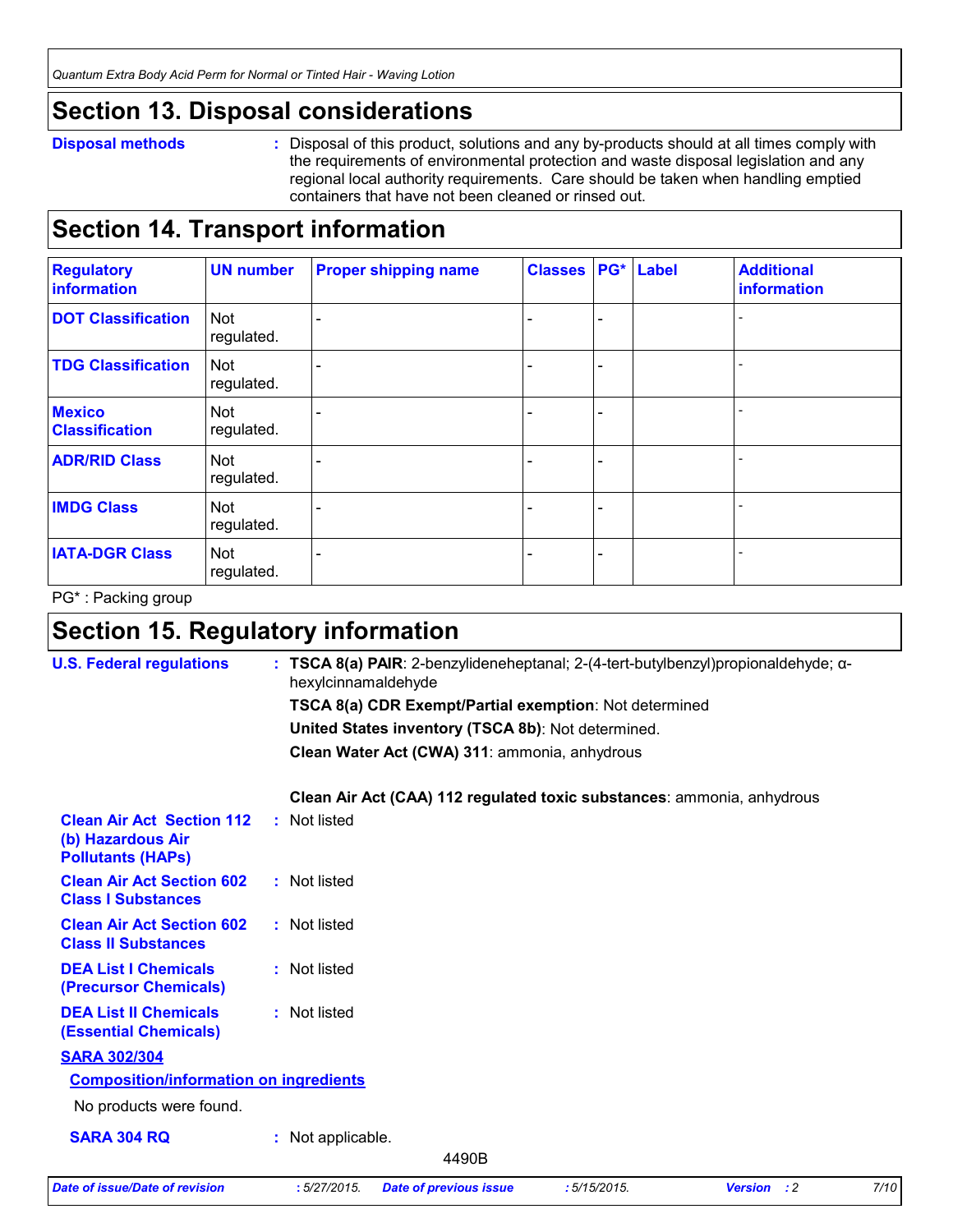### **Section 15. Regulatory information**

#### **SARA 311/312**

**Classification :** Immediate (acute) health hazard

**Composition/information on ingredients**

| <b>Name</b>     | $\frac{9}{6}$ | <b>Fire</b> | <b>Sudden</b><br>hazard release of<br><b>pressure</b> | <b>Reactive</b> | <b>Immediate</b><br>(acute)<br>health<br><b>hazard</b> | <b>Delaved</b><br>(chronic)<br>health<br>hazard |
|-----------------|---------------|-------------|-------------------------------------------------------|-----------------|--------------------------------------------------------|-------------------------------------------------|
| <b>lammonia</b> | 1.26          | No.         | No.                                                   | No.             | Yes.                                                   | No.                                             |

#### **SARA 313**

|                                           | <b>Product name</b> | <b>CAS number</b> | $\frac{9}{6}$ |
|-------------------------------------------|---------------------|-------------------|---------------|
| <b>Form R - Reporting</b><br>requirements | l ammonia           | $1336 - 21 - 6$   | 1.26          |
| <b>Supplier notification</b>              | l ammonia           | $1336 - 21 - 6$   | 1.26          |

SARA 313 notifications must not be detached from the SDS and any copying and redistribution of the SDS shall include copying and redistribution of the notice attached to copies of the SDS subsequently redistributed.

#### **Massachusetts : State regulations**

The following components are listed: AMMONIA; BORAX

**New York :** The following components are listed: Ammonia

- **New Jersey :** The following components are listed: AMMONIA; BORATE COMPOUNDS, Inorganic
- 
- **Pennsylvania :** The following components are listed: AMMONIA; BORAX (B4NA2O7.10H2O)

#### **California Prop. 65**

Not available. CALIFORNIA PROPOSITION 65: The following statement is made in order to comply with the California Safe Drinking Water and Toxic Enforcement Act of 1986. This product is not known to the State of California to cause cancer.

#### **International regulations**

**Chemical Weapon Convention List Schedules I, II & III Chemicals**

Not listed.

#### **Montreal Protocol (Annexes A, B, C, E)**

Not listed.

#### **Stockholm Convention on Persistent Organic Pollutants**

Not listed.

### **Rotterdam Convention on Prior Inform Consent (PIC)**

Not listed.

#### **UNECE Aarhus Protocol on POPs and Heavy Metals**

Not listed.

#### **Canada**

| <b>WHMIS (Canada)</b>        | : Class D-2B: Material causing other toxic effects (Toxic).<br>Class E: Corrosive material |
|------------------------------|--------------------------------------------------------------------------------------------|
| <b>Canadian lists</b>        |                                                                                            |
| <b>Canadian NPRI</b>         | : The following components are listed: Ammonia (total); Ammonia (total)                    |
| <b>CEPA Toxic substances</b> | : The following components are listed: Ammonia dissolved in water                          |
| <b>Canada inventory</b>      | : Not determined.                                                                          |

|  | Date of issue/Date of revision | 5/27/2015. | <b>Date of previous issue</b> | : 5/15/2015. | <b>Version</b> | 8/10 |
|--|--------------------------------|------------|-------------------------------|--------------|----------------|------|
|--|--------------------------------|------------|-------------------------------|--------------|----------------|------|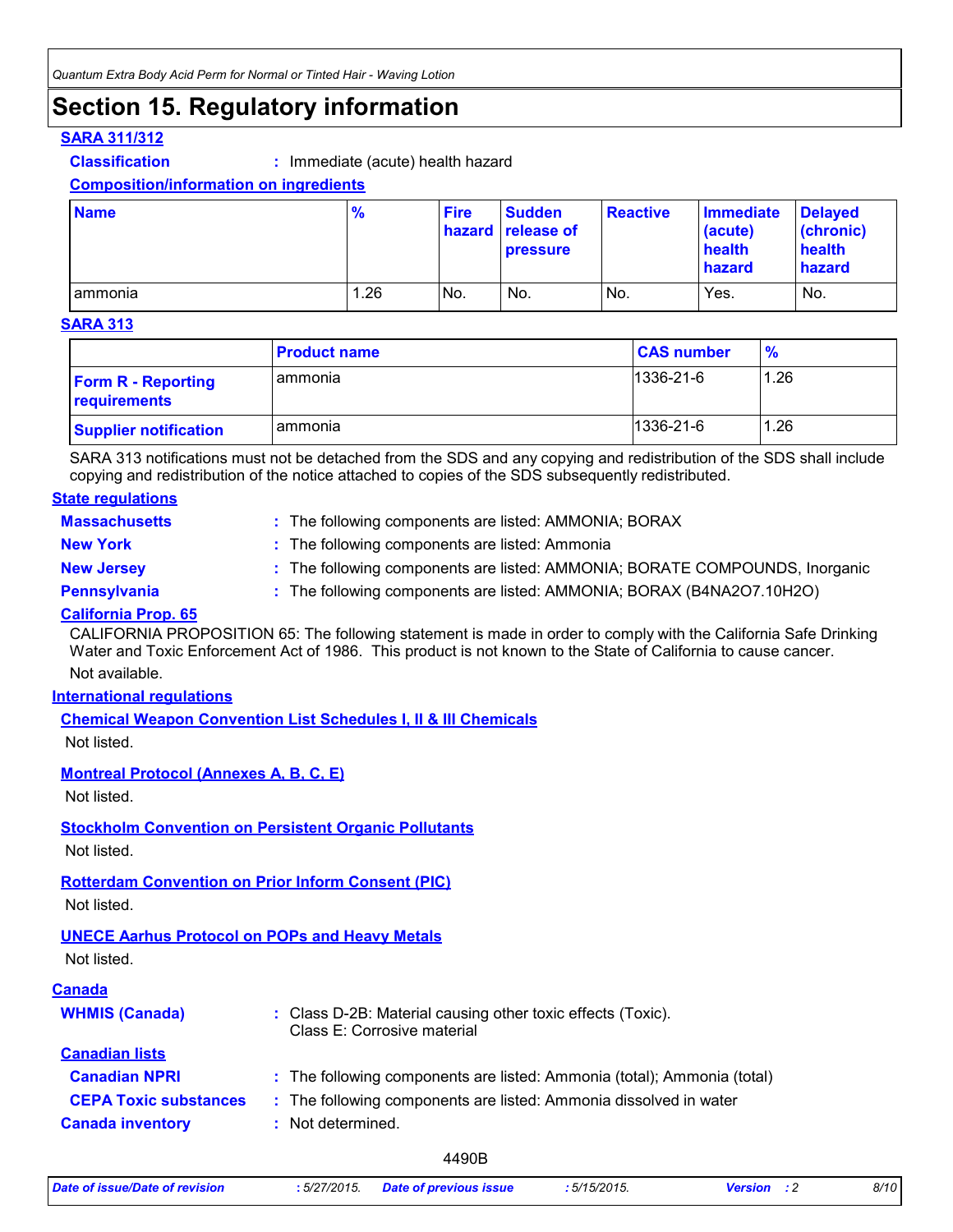*Quantum Extra Body Acid Perm for Normal or Tinted Hair - Waving Lotion*

### **Section 15. Regulatory information**

**This product has been classified in accordance with the hazard criteria of the Controlled Products Regulations and the MSDS contains all the information required by the Controlled Products Regulations.**

#### **Mexico**





### **Section 16. Other information**





**Caution: HMIS® ratings are based on a 0-4 rating scale, with 0 representing minimal hazards or risks, and 4 representing significant hazards or risks Although HMIS® ratings are not required on SDSs under 29 CFR 1910. 1200, the preparer may choose to provide them. HMIS® ratings are to be used with a fully implemented HMIS® program. HMIS® is a registered mark of the National Paint & Coatings Association (NPCA). HMIS® materials may be purchased exclusively from J. J. Keller (800) 327-6868.**

**The customer is responsible for determining the PPE code for this material.**

**National Fire Protection Association (U.S.A.)**



**Reprinted with permission from NFPA 704-2001, Identification of the Hazards of Materials for Emergency Response Copyright ©1997, National Fire Protection Association, Quincy, MA 02269. This reprinted material is not the complete and official position of the National Fire Protection Association, on the referenced subject which is represented only by the standard in its entirety.**

**Copyright ©2001, National Fire Protection Association, Quincy, MA 02269. This warning system is intended to be interpreted and applied only by properly trained individuals to identify fire, health and reactivity hazards of chemicals. The user is referred to certain limited number of chemicals with recommended classifications in NFPA 49 and NFPA 325, which would be used as a guideline only. Whether the chemicals are classified by NFPA or not, anyone using the 704 systems to classify chemicals does so at their own risk.**

| <b>History</b>                    |                  |  |
|-----------------------------------|------------------|--|
| <b>Date of printing</b>           | : 5/27/2015.     |  |
| Date of issue/Date of<br>revision | : 5/27/2015.     |  |
| Date of previous issue            | : 5/15/2015.     |  |
| <b>Version</b>                    | $\cdot$ 2        |  |
| <b>References</b>                 | : Not available. |  |
|                                   |                  |  |

**Indicates information that has changed from previously issued version.**

#### **Notice to reader**

| Date of issue/Date of revision | : 5/27/2015. Date of previous issue | .5/15/2015. | <b>Version</b> : 2 | 9/10 |  |
|--------------------------------|-------------------------------------|-------------|--------------------|------|--|
|--------------------------------|-------------------------------------|-------------|--------------------|------|--|